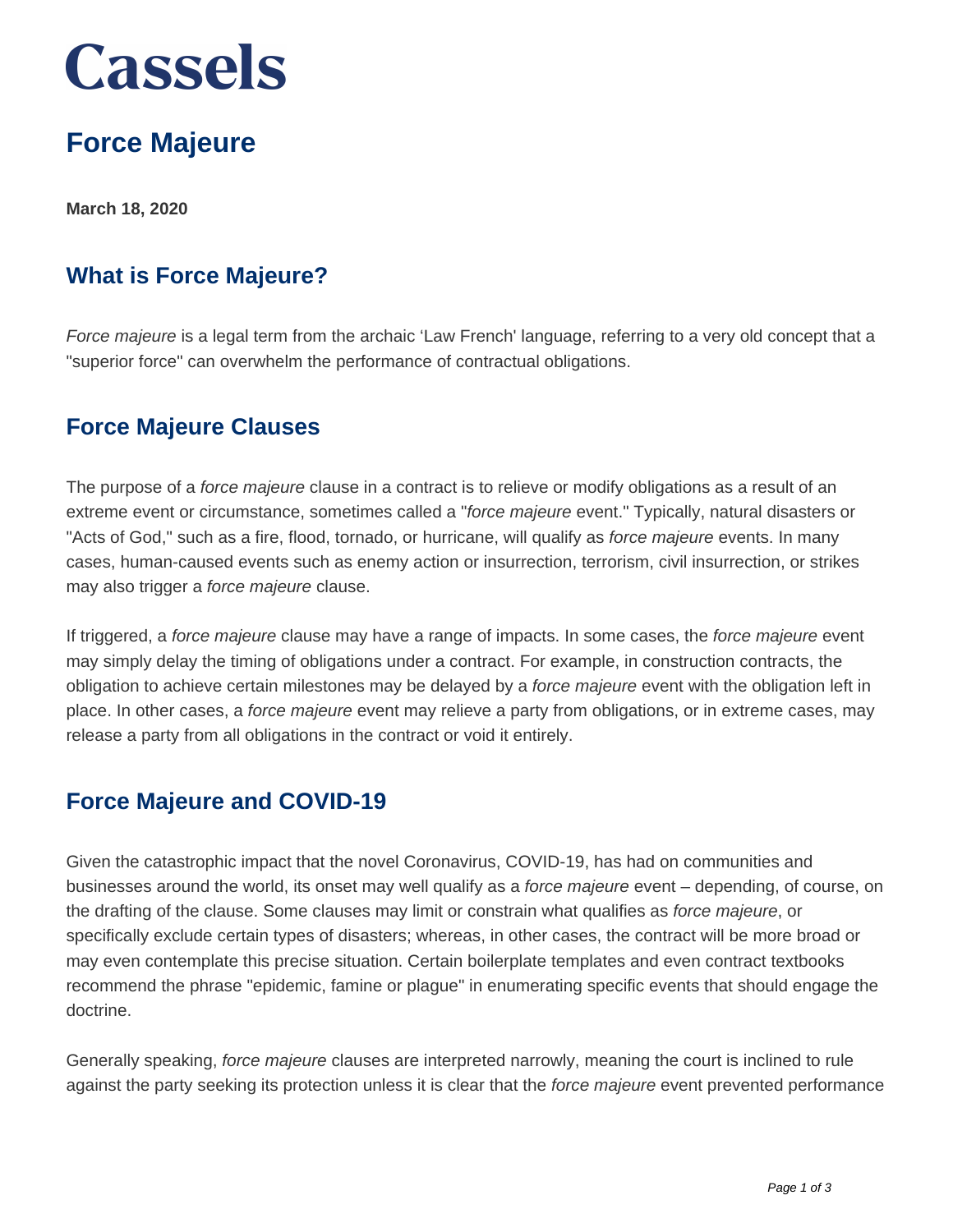# **Cassels**

of the contract or obligation.

The extraordinary events of the past few days, however, including the introduction of tight border controls, restrictions on public gatherings and mandated social isolation of those exposed to the virus, will undoubtedly impact the labour market, disrupt logistics and impair the normal course of business in much the same way as enemy action or a natural disaster would. The impact will be felt by everyone from consumers whose travel plans or NBA tickets are cancelled to businesses that cannot continue production due to interruptions in the supply chain.

#### **What To Do Now**

Due to the variety of events that may trigger a *force majeure* clause, and the range of potential outcomes when such a clause is engaged, it is important to consult legal counsel early in order to understand whether a force majeure event has in fact occurred (or is on the verge of occurring) under the meaning of a particular agreement; and if so, what the legal and practical impact may be in the context of ongoing performance. As force majeure clauses may be interpreted differently in different jurisdictions, seeking professional advice is especially critical for cross-border businesses.

Though there are many things to do during this time of crisis, it is important to be proactive and, if possible, to provide notice where you anticipate your own contractual performance will be overwhelmed; or to require that notice early if you are concerned another party will rely on a force majeure clause to excuse their nonperformance of your agreement. In both cases, early communications with counterparties may strengthen reliance on, or defences to, the invocation of force majeure due to COVID-19.

#### **How Else Can Cassels Help?**

FourLines is a division of Cassels that focuses on continually improving the quality and timeliness of our legal advice and related services, including through the assessment, pilot, and implementation of specialized staffing models, streamlined workflows, and technology.

Our FourLines team has the capability to assist clients in reviewing their inventory of commercial agreements to identify, in a cost-effective manner, the sections of those agreements that may be impacted by the COVID-19 pandemic (for example, exemptions for non-performance or non-compliance).

If you need an efficient solution for this potentially labour-intensive undertaking, FourLines can help.